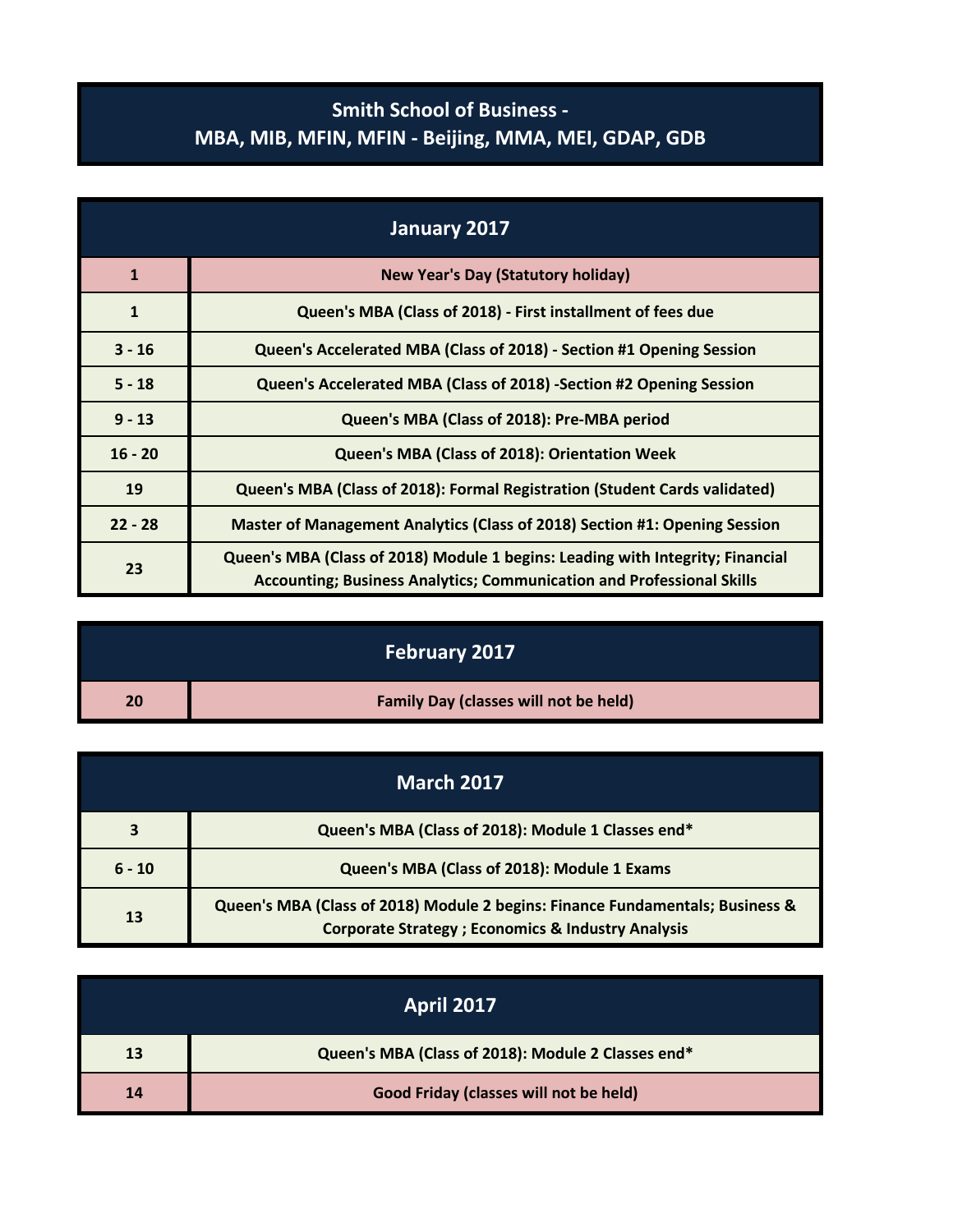| $21 - 28$ | Queen's MBA (Class of 2018): Module 2 Exams             |
|-----------|---------------------------------------------------------|
| 30        | Last date to apply to graduate in SOLUS for Spring 2017 |

| <b>May 2017</b> |                                                                                                                                                                |
|-----------------|----------------------------------------------------------------------------------------------------------------------------------------------------------------|
| $\mathbf{1}$    | Queen's MBA (Class of 2018): Second installment of fees due                                                                                                    |
| $\mathbf{1}$    | Queen's MBA (Class of 2018) Module 3 Begins: Marketing Fundamentals; Operations;<br>Managing Information Technology; Business, Government & the Global Economy |
| $\mathbf{1}$    | Graduate Diploma in Business (Class of 2017): First installment of fees due                                                                                    |
| $\mathbf{1}$    | Graduate Diploma in Accounting (Class of 2017) begins; all fees due                                                                                            |
| $1 - 5$         | <b>Graduate Diploma in Business (Class of 2017): Orientation</b>                                                                                               |
| 5               | Graduate Diploma in Business (Class of 2017): Formal Registration                                                                                              |
| 8               | <b>Graduate Diploma in Business (Class of 2017): Classes begin</b>                                                                                             |
| $20 - 26$       | Queen's Accelerated MBA (Class of 2018) -2nd Residential Session                                                                                               |
| 22              | Victoria Day (classes will not be held)                                                                                                                        |
| 29 - Jun 2      | Master of Management Analytics (Class of 2017) - Section #1: 2nd Residential Session                                                                           |

| <b>June 2017</b> |                                                                                                   |
|------------------|---------------------------------------------------------------------------------------------------|
| $\overline{2}$   | Queen's MBA (Class of 2018) Module 3 Classes end*                                                 |
| $5 - 9$          | Queen's MBA (Class of 2018) Module 3 Exams                                                        |
| $5 - 11$         | Master of Management Analytics (Class of 2018) Section #2: Opening Session                        |
| $12 - 17$        | <b>Master of Finance (Class of 2018) - Opening Session</b>                                        |
| $12 - 16$        | Queen's MBA (Class of 2018): Program Break                                                        |
| 13               | Graduate Diploma in Accounting (Class of 2017): End of First Module (Classes will not<br>be held) |
| $20 - 23$        | Queen's MBA (Class of 2018): Toronto BCC Trip* (TENTATIVE)                                        |
| 26               | Queen's MBA (Class of 2018): Elective Course Stream begins*                                       |
| 26               | Executive MBA - Americas (Class of 2019) - Section #1 Opening session begins                      |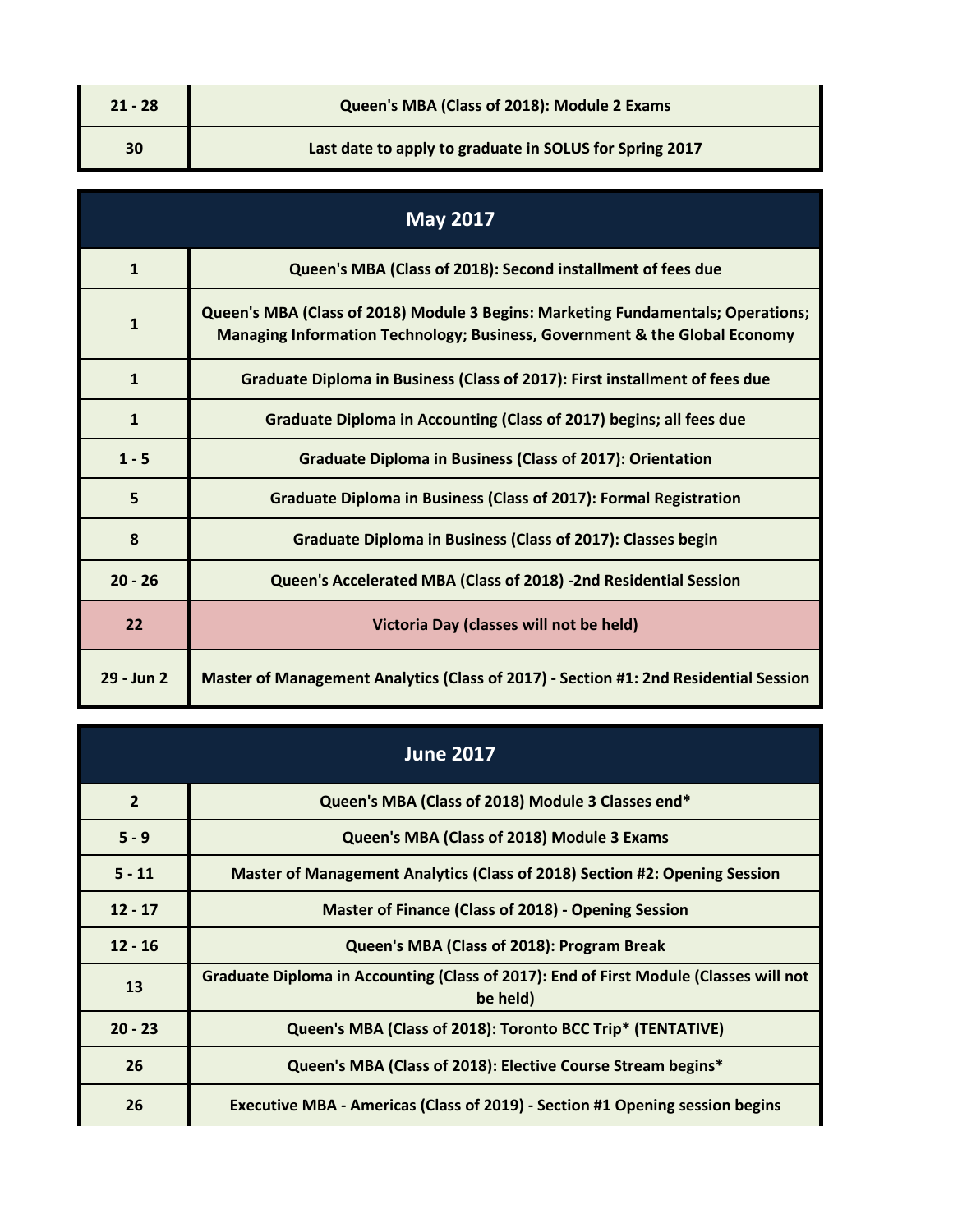| <b>July 2017</b>        |                                                                                                    |
|-------------------------|----------------------------------------------------------------------------------------------------|
| $\mathbf{1}$            | Graduate Diploma in Business (Class of 2017): Second installment of fees due                       |
| $\overline{\mathbf{3}}$ | Canada Day observed (University closed. Classes will not be held)                                  |
| $\overline{\mathbf{3}}$ | Executive MBA - Americas (Class of 2019) - Section #2 Opening session begins                       |
| 8                       | Executive MBA - Americas (Class of 2019) - Section #1 Opening session ends                         |
| 15                      | Executive MBA - Americas (Class of 2019) - Section #2 Opening session ends                         |
| 15                      | First date to apply to graduate in SOLUS for Fall 2017 (TENTATIVE)                                 |
| 25                      | Graduate Diploma in Accounting (Class of 2017): End of Second Module (Classes will<br>not be held) |
| 27                      | Queen's Graduate Diploma in Accounting (Class of 2017) ends                                        |

| August 2017 |                                                                                   |
|-------------|-----------------------------------------------------------------------------------|
|             | Civic Holiday (University closed. Classes will not be held)                       |
| $12 - 25$   | Queen's Executive MBA (Class of 2019) opening session                             |
| 25          | Graduate Diploma in Business (Class of 2017): Last day of classes                 |
| 28          | Master of International Business (Class of 2018) : Orientation / Fall Term begins |

| September 2017 |                                                                         |
|----------------|-------------------------------------------------------------------------|
|                | Master of Entrepreneurship and Innovation (MEI) : Fall Term begins      |
|                | Queen's MBA (Class of 2018): Third installment of fees due              |
| 4              | Labour Day (University closed. Classes will not be held)                |
| 8              | Queen's Master of Finance - Beijing (Class of 2018) begins              |
| 9              | Master of Entrepreneurship and Innovation (MEI) : Classes begin         |
| 11             | Master of International Business (Class of 2018) : Fall Term start date |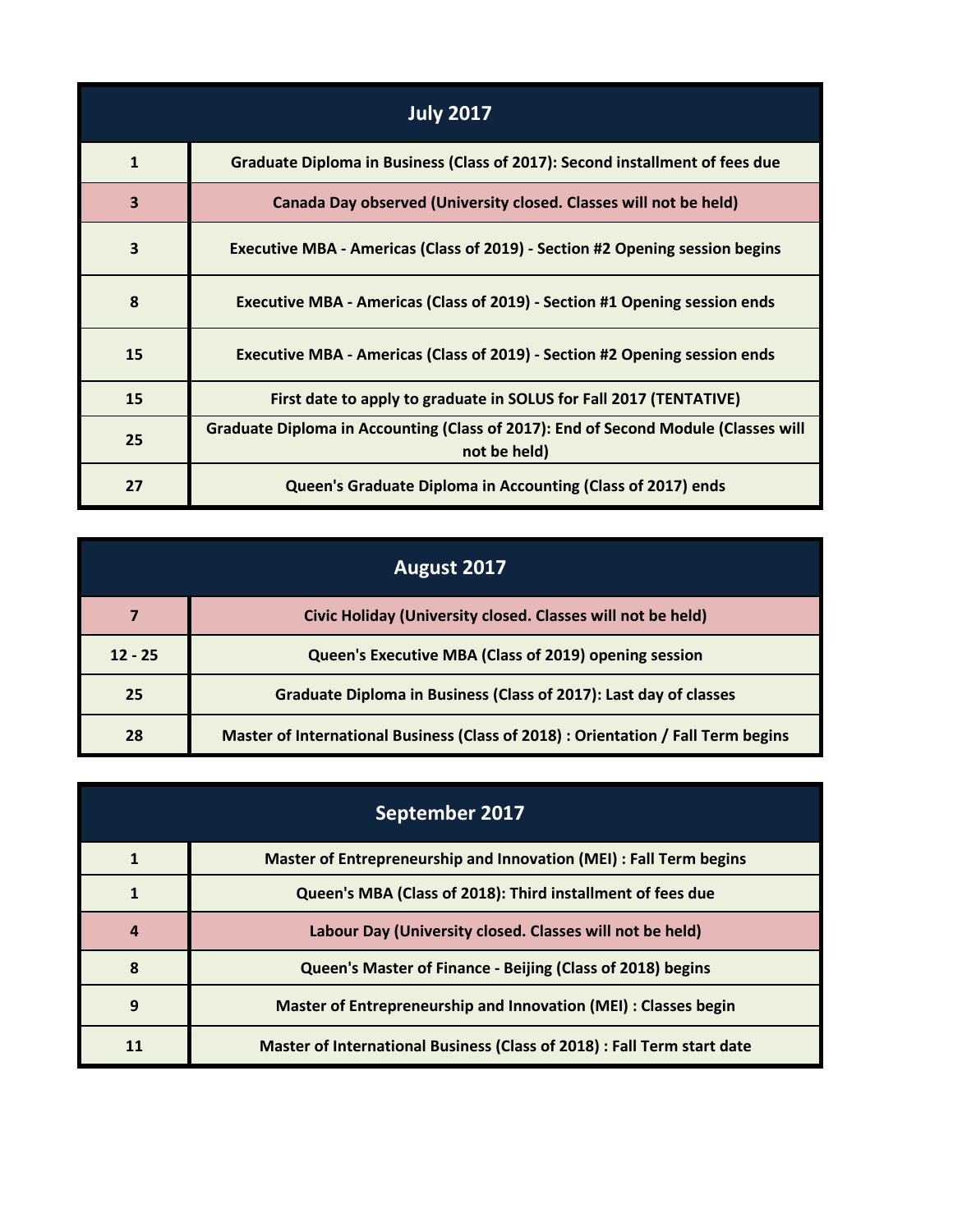| October 2017 |                                                                                      |
|--------------|--------------------------------------------------------------------------------------|
| $7 - 13$     | Queen's Accelerated MBA (Class of 2018) -3rd Residential Session                     |
| 9            | Thanksgiving Day (University closed. Classes will not be held.)                      |
| 15           | Last date to apply to graduate in SOLUS for Fall 2017 (TENTATIVE)                    |
| 16           | <b>University Day</b>                                                                |
| $22 - 27$    | Master of Management Analytics (Class of 2017) - Section #2: 2nd Residential Session |
| $25 - 27$    | Master of Management Analytics (Class of 2018) -Section #1 - 3rd Residential Session |

| November 2017                                                                                                                                                                                  |                                                                                             |
|------------------------------------------------------------------------------------------------------------------------------------------------------------------------------------------------|---------------------------------------------------------------------------------------------|
| NOTE: Fall 2017 Convocation dates will be published by the Office of the University Registrar in May<br>2017. Finalized dates will be posted here: http://www.queensu.ca/registrar/convocation |                                                                                             |
| 11                                                                                                                                                                                             | Remembrance Day (Classes cancelled 10:30 am - 11:30 am; University service at 11:00<br>a.m. |

| December 2017 |                                                                       |
|---------------|-----------------------------------------------------------------------|
| $\mathbf{1}$  | First date to Apply to Graduate in Spring 2018 (TENTATIVE)            |
| 6             | <b>Commemoration Day (Classes will not be held)</b>                   |
| $8 - 10$      | <b>Master of Finance (Class of 2018) -2nd Residential Session</b>     |
| 15            | Queen's MBA (Class of 2018): Last day of classes*                     |
| 15            | Master of International Business (Class of 2018) : Fall Term end date |
| 25            | <b>Christmas Day (Classes will not be held)</b>                       |
| 26            | <b>Boxing Day (Classes will not be held)</b>                          |
| 31            | Master of Entrepreneurship and Innovation (MEI) : Fall Term ends      |

| January 2018                           |
|----------------------------------------|
| New Year's Day (all classes cancelled) |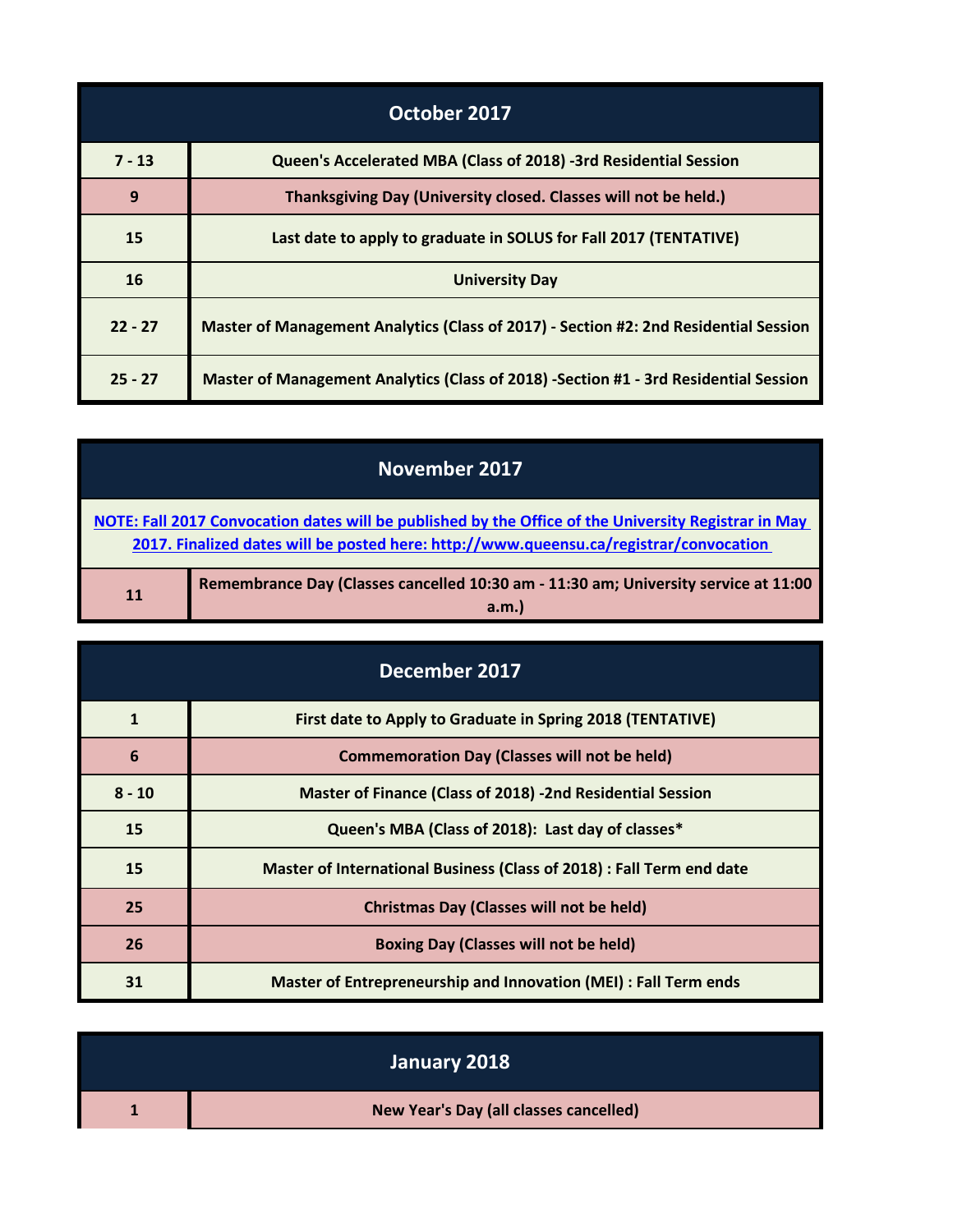| Master of Entrepreneurship and Innovation (MEI) : Winter Term begins      |
|---------------------------------------------------------------------------|
| Master of Entrepreneurship and Innovation (MEI) : Classes begin           |
| Master of International Business (Class of 2018) : Winter Term start date |

| <b>February 2018</b> |                                                                                 |
|----------------------|---------------------------------------------------------------------------------|
| $3 - 10$             | Executive MBA - Americas (Class of 2019) - Section #1 - 2nd Residential Session |
| $4 - 11$             | Executive MBA - Americas (Class of 2019) - Section #2 - 2nd Residential Session |
| $10 - 16$            | <b>Executive MBA (Class of 2019) - 2nd Residential Session</b>                  |
| 19                   | <b>Family Day (classes will not be held)</b>                                    |
| $20 - 23$            | MEI, MIB: Reading Week (classes will not be held)                               |

| <b>March 2018</b>       |                                                                                      |
|-------------------------|--------------------------------------------------------------------------------------|
| $19 - 21,$<br>$26 - 28$ | Master of Management Analytics (Class of 2018) -Section #2 - 3rd Residential Session |
| 30                      | Good Friday (University closed. Classes will not be held)                            |
| 31                      | Master of Entrepreneurship and Innovation (MEI) : Winter Term ends                   |

| <b>April 2018</b> |                                                                         |
|-------------------|-------------------------------------------------------------------------|
|                   | Master of Entrepreneurship and Innovation (MEI) : Summer Term begins    |
| 13                | Master of International Business (Class of 2018) : Winter Term end date |
| 30                | Last date to apply to graduate in SOLUS for Spring 2018 (TENTATIVE)     |

| <b>May 2018</b>                                                                                                                                               |  |
|---------------------------------------------------------------------------------------------------------------------------------------------------------------|--|
| NOTE: Spring 2018 Convocation: Dates will be determined in November 2017. Please refer to<br>http://www.queensu.ca/registrar/convocation to view these dates. |  |
| Master of International Business (Class of 2018) : Summer Term start date                                                                                     |  |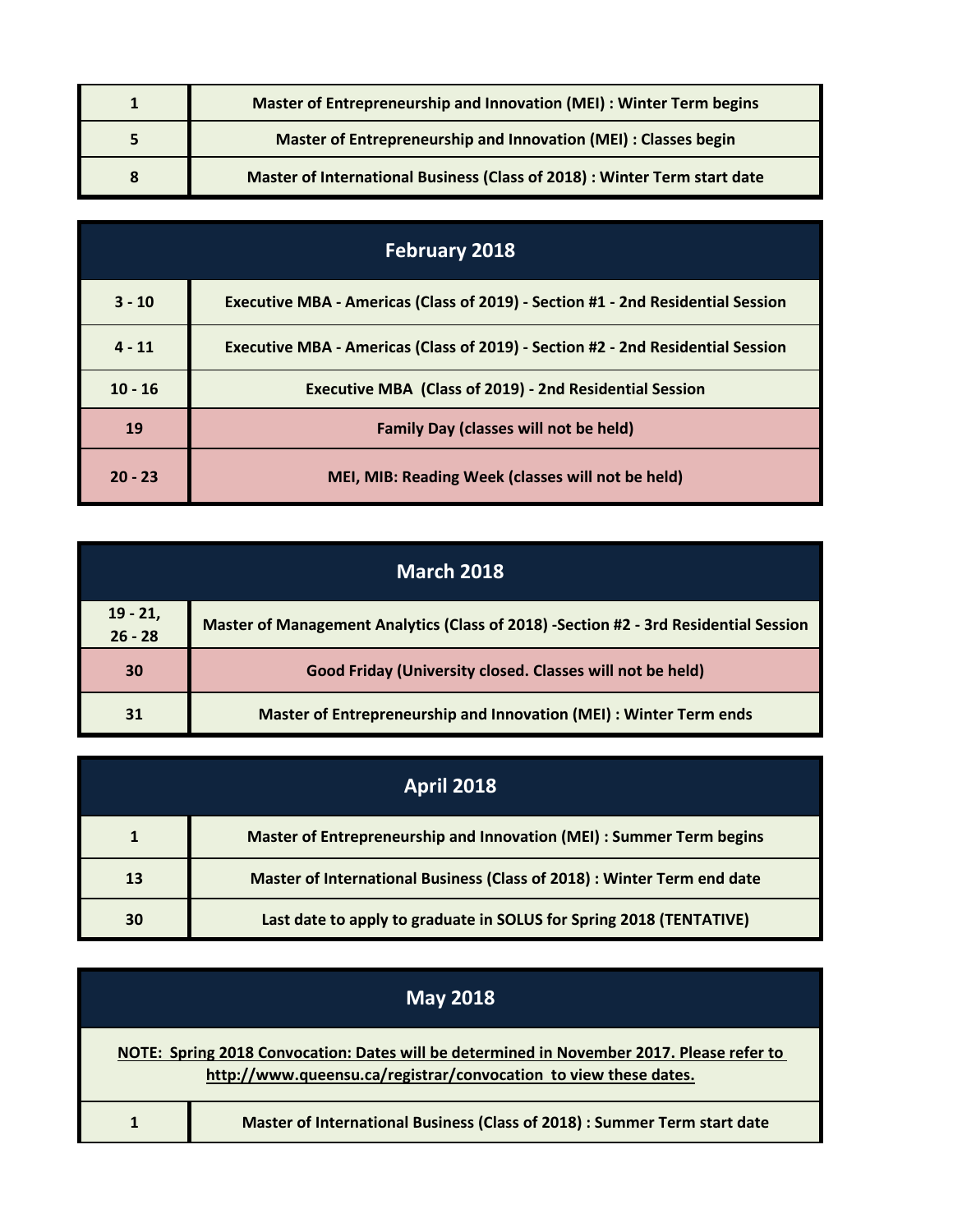## **June 2018**

| <b>July 2018</b> |                                                                         |  |
|------------------|-------------------------------------------------------------------------|--|
| $\overline{2}$   | Canada Day observed (University closed. Classes will not be held.)      |  |
| 15               | First date to apply to graduate in SOLUS for Fall 2018                  |  |
| 22               | Queen's Master of Finance - Beijing (Class of 2018) ends                |  |
| 31               | Master of Entrepreneurship and Innovation (MEI) : Summer Term ends      |  |
| August 2018      |                                                                         |  |
| $6\phantom{1}6$  | <b>Civic Holiday (University closed)</b>                                |  |
| 31               | Master of International Business (Class of 2018) : Summer Term end date |  |
| 31               | Master of Entrepreneurship and Innovation (MEI) : Summer Session ends   |  |

| September 2018                        |
|---------------------------------------|
| <b>Labour Day (University closed)</b> |

| October 2018 |                                                                   |
|--------------|-------------------------------------------------------------------|
| 8            | <b>Thanksgiving Day (University closed)</b>                       |
| 15           | Last date to apply to graduate in SOLUS for Fall 2018 (TENTATIVE) |
| 16           | <b>University Day</b>                                             |

| November 2018                                                                                                                                          |
|--------------------------------------------------------------------------------------------------------------------------------------------------------|
| NOTE: Fall 2018 Convocation: Dates will be determined in May 2018. Please refer to<br>http://www.queensu.ca/registrar/convocation to view these dates. |
| Remembrance Day observance (Classes cancelled 10:30 - 11:30 a.m.)                                                                                      |